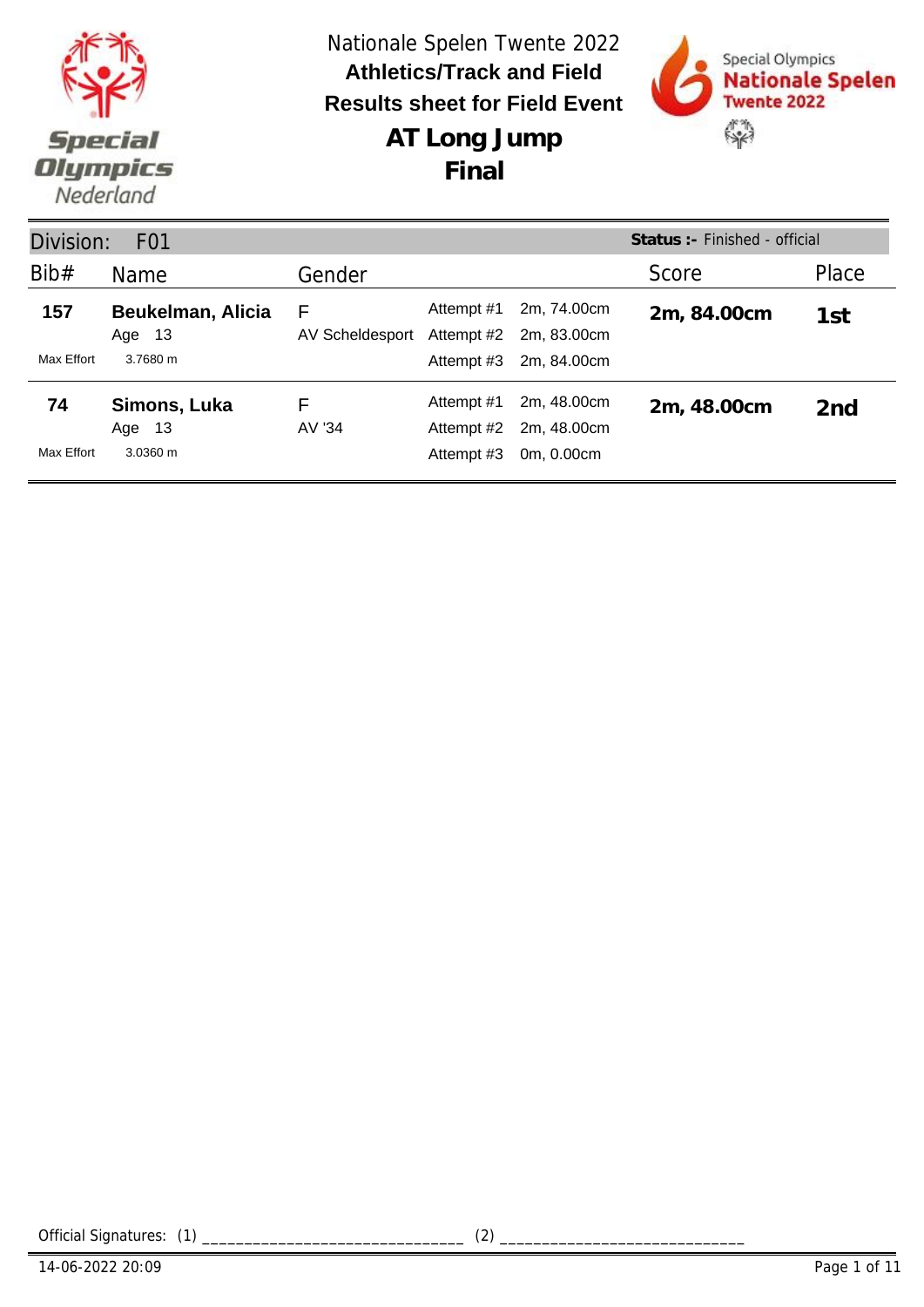

**Final**



| Status :- Finished - official<br>Division:<br>F <sub>02</sub> |                                          |                                   |                                        |                                           |             |                 |  |
|---------------------------------------------------------------|------------------------------------------|-----------------------------------|----------------------------------------|-------------------------------------------|-------------|-----------------|--|
| Bib#                                                          | <b>Name</b>                              | Gender                            |                                        |                                           | Score       | Place           |  |
| 102                                                           | Kuik, Jolanda van<br>Age 54              | F<br>AV Generaal Micharitiempt #2 | Attempt #1                             | 1m, 88.00cm<br>1m, 57.00cm                | 1m, 88.00cm | 1st             |  |
| Max Effort                                                    | 2.1240 m                                 |                                   | Attempt #3                             | 1m, 72.00cm                               |             |                 |  |
| 118                                                           | <b>Bosch, Rosalie</b><br>Age 20          | F<br>AV Hanzesport                | Attempt #1<br>Attempt #2               | 1m, 67.00cm<br>1m, 58.00cm                | 1m, 70.00cm | 2 <sub>nd</sub> |  |
| Max Effort                                                    | 2.0640 m                                 |                                   | Attempt #3                             | 1m, 70.00cm                               |             |                 |  |
| 122<br>Max Effort                                             | Speijker, Izabella<br>Age 23<br>1.7520 m | F<br>AV Hanzesport                | Attempt #1<br>Attempt #2<br>Attempt #3 | 1m, 54.00cm<br>1m, 52.00cm<br>1m, 39.00cm | 1m, 54.00cm | 3rd             |  |
|                                                               |                                          |                                   |                                        |                                           |             |                 |  |
| 256<br>Max Effort                                             | Lamur, Jamilla<br>Age 24<br>1.3200 m     | F<br><b>Only Friends</b>          | Attempt #1<br>Attempt #2<br>Attempt #3 | 0m, 0.00cm<br>0m, 0.00cm<br>1m, 0.00cm    | 1m, 0.00cm  | 4th             |  |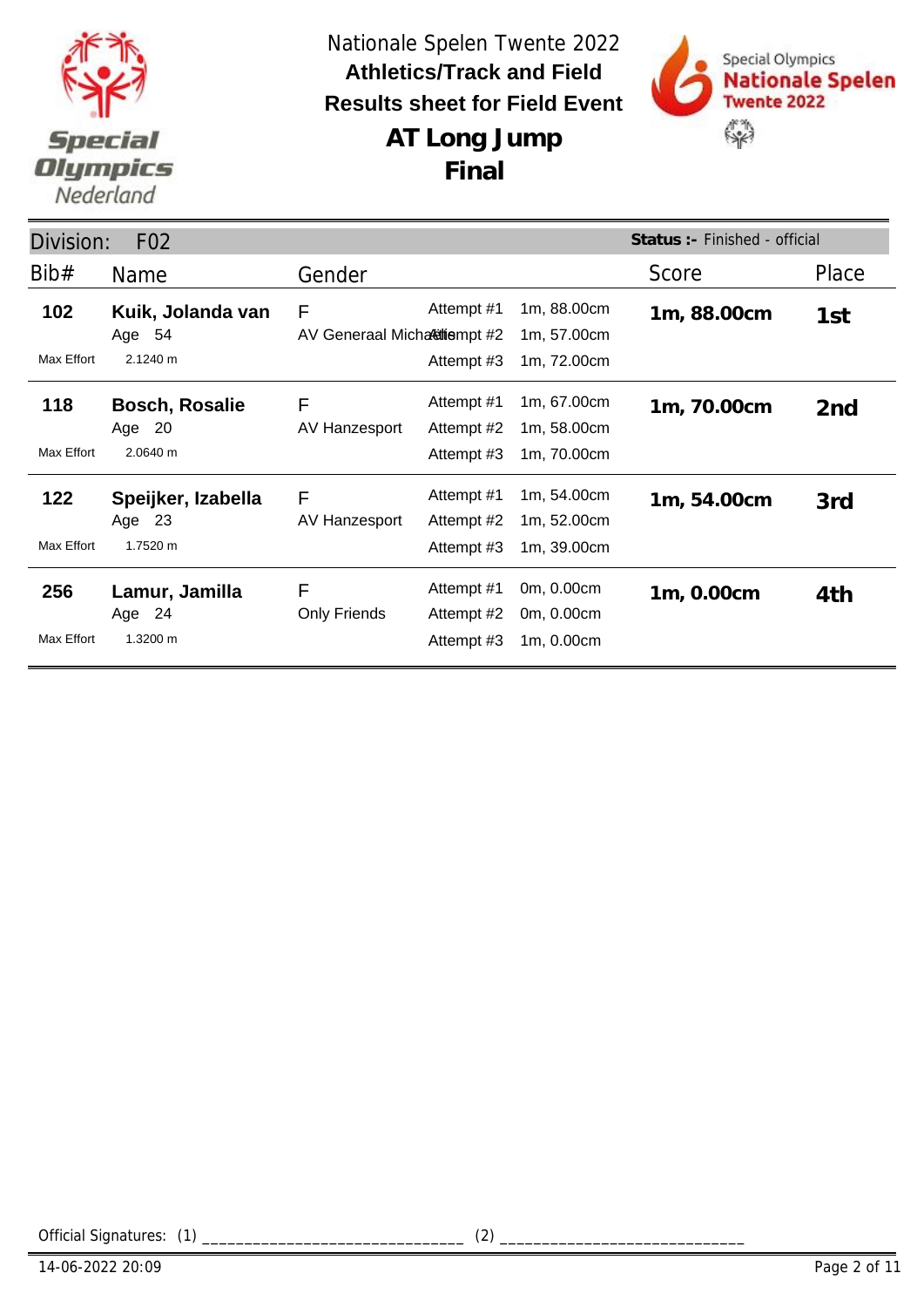

**AT Long Jump**

**Final**



Division: F03 Name Gender Gender Score Place **Status :-** Finished - official Bib# Gender **160 Groot, Anne-Claire de Example 41 Attempt #1 2m, 53.00cm** 2m, 53.00cm AV Scheldesport Max Effort 3.0480 m Attempt #1 2m, 53.00cm 2m, 53.00cm 1st<br>Attempt #2 2m, 50.00cm 2m, 50.00cm Attempt #3 2m, 25.00cm Age 17 **Stiekel, Meike** E.A.C. de Sperwer & ttempt #2 **215 Stiekel, Meike** F Attempt #1 2m, 21.00cm 2m, 21.00cm 2nd Max Effort 2.8920 m 2m, 13.00cm Attempt #3 2m, 15.00cm F Age 32 **151 Weert, Dominique valf metalliers** Attempt #1 nm, 86.00cm nm, 86.00cm AV Lycurgus Max Effort 2.4000 m Attempt #1 1m, 86.00cm 1m, 86.00cm 3rd<br>Attempt #2 1m, 80.00cm 1m, 80.00cm Attempt #3 0m, 0.00cm Age 16 **Haans, Kelsey 182 1m, 86.00cm** AV Sprint Max Effort 2.3640 m Attempt #1 0m, 0.00cm 1m, 86.00cm 4th<br>Attempt #2 1m, 86.00cm 1m, 86.00cm Attempt #3 0m, 0.00cm F Age 27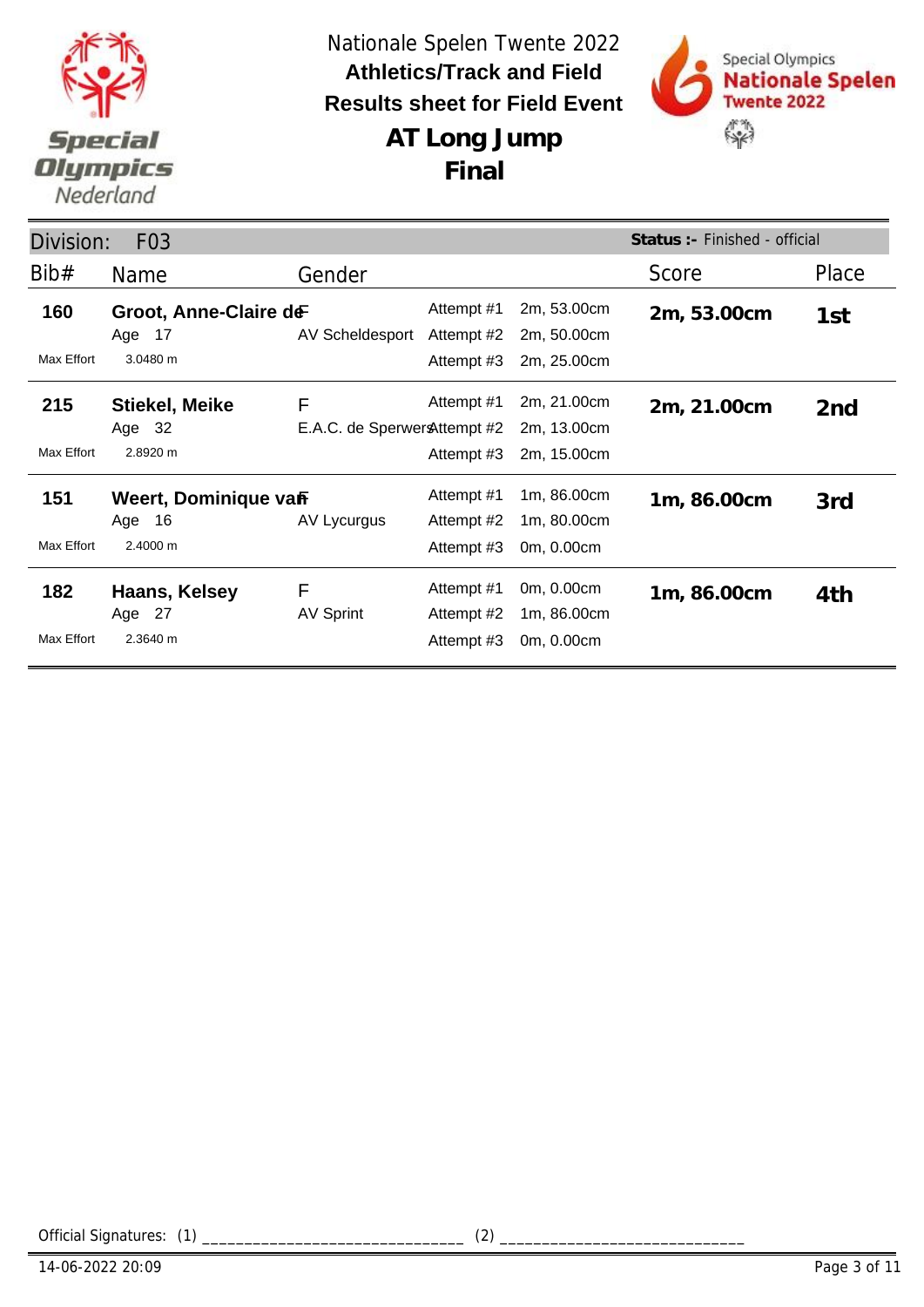



**AT Long Jump Final**

| Status : - Finished - official<br>Division:<br>F <sub>04</sub> |                                               |                      |                                        |                                           |             |                 |  |
|----------------------------------------------------------------|-----------------------------------------------|----------------------|----------------------------------------|-------------------------------------------|-------------|-----------------|--|
| Bib#                                                           | <b>Name</b>                                   | Gender               |                                        |                                           | Score       | Place           |  |
| 83<br>Max Effort                                               | <b>Riksten, Claudia</b><br>Age 38<br>4.3920 m | F<br>AV Atos         | Attempt #1<br>Attempt #2<br>Attempt #3 | 3m, 68.00cm<br>3m, 77.00cm<br>0m, 0.00cm  | 3m, 77.00cm | 1st             |  |
| 127<br>Max Effort                                              | Boven, Sascha van<br>Age 26<br>3.5040 m       | F<br>AV Lycurgus     | Attempt #1<br>Attempt #2<br>Attempt #3 | 3m, 21.00cm<br>3m, 16.00cm<br>2m, 96.00cm | 3m, 21.00cm | 2 <sub>nd</sub> |  |
| 154<br>Max Effort                                              | Adriaansen, Kim<br>Age 20<br>3.6480 m         | F<br>AV Scheldesport | Attempt #1<br>Attempt #2<br>Attempt #3 | 3m, 13.00cm<br>0m, 0.00cm<br>0m, 0.00cm   | 3m, 13.00cm | 3rd             |  |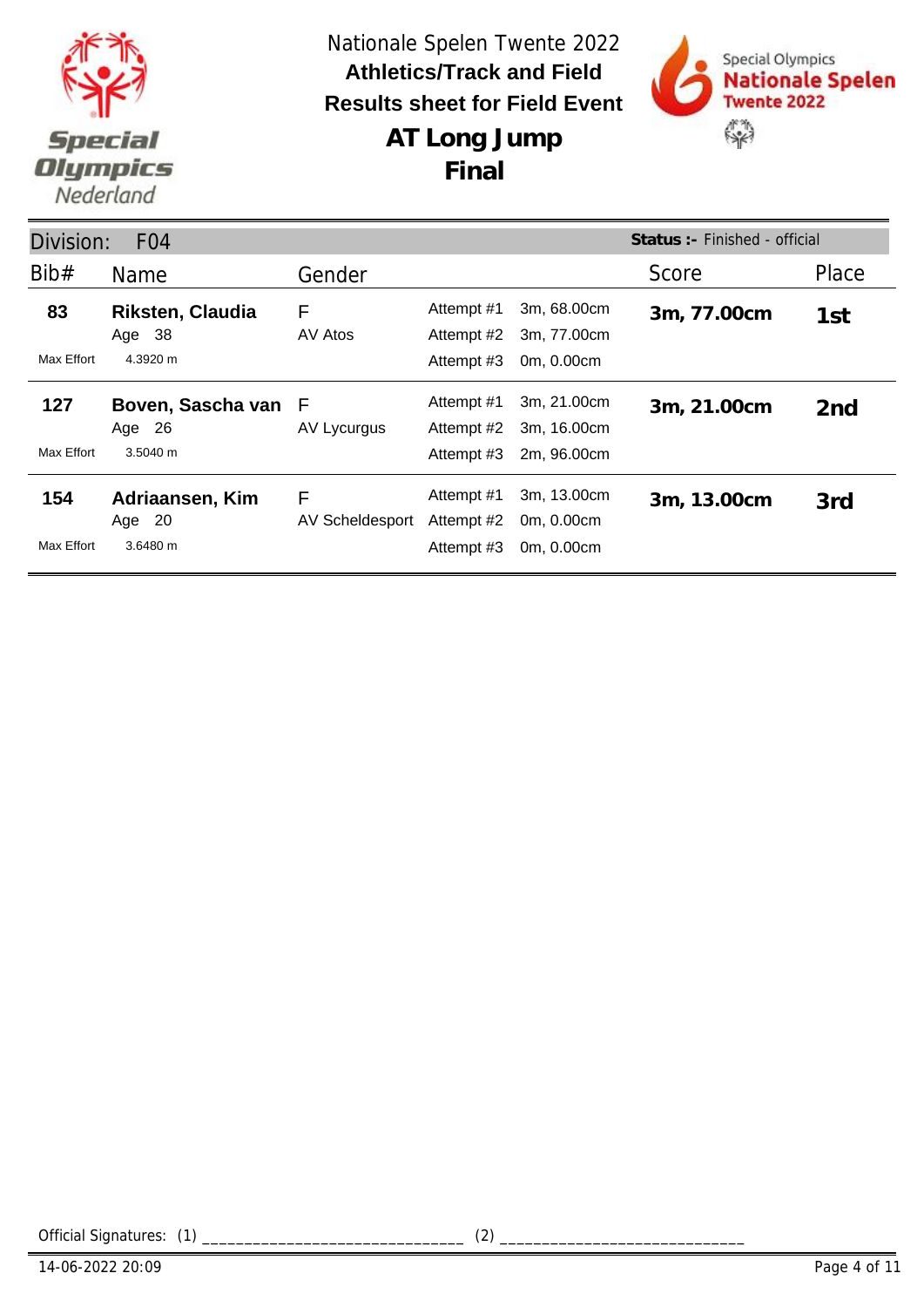



| Status :- Finished - official<br>Division:<br>M01 |                          |                               |            |             |             |                 |  |
|---------------------------------------------------|--------------------------|-------------------------------|------------|-------------|-------------|-----------------|--|
| Bib#                                              | Name                     | Gender                        |            |             | Score       | Place           |  |
| 170                                               | Groen, Sem               | M                             | Attempt #1 | 3m, 52.00cm | 3m, 56.00cm | 1st             |  |
|                                                   | Age 15                   | AV Spark Spijkenis Attempt #2 |            | 3m, 34.00cm |             |                 |  |
| Max Effort                                        | 4.3560 m                 |                               | Attempt #3 | 3m, 56.00cm |             |                 |  |
| 264                                               | Wes, Teun                | M                             | Attempt #1 | 2m, 29.00cm | 2m, 42.00cm | 2 <sub>nd</sub> |  |
|                                                   | Age 12                   | Only Friends Twentstattepiet2 |            | 2m, 42.00cm |             |                 |  |
| Max Effort                                        | 2.6760 m                 |                               | Attempt #3 | 2m, 23.00cm |             |                 |  |
| 220                                               | <b>Bisschop, Reinier</b> | M                             | Attempt #1 | 0m, 0.00cm  | 2m, 33.00cm | 3rd             |  |
|                                                   | Age 10                   | <b>HAC '63</b>                | Attempt #2 | 2m, 33.00cm |             |                 |  |
| Max Effort                                        | 2.7960 m                 |                               | Attempt #3 | 0m, 0.00cm  |             |                 |  |
| 89                                                | Boer, Mikaylo de         | M                             | Attempt #1 | 1m, 95.00cm | 1m, 98.00cm | 4th             |  |
|                                                   | Age 8                    | AV Edam                       | Attempt #2 | 0m, 0.00cm  |             |                 |  |
| Max Effort                                        | 2.9280 m                 |                               | Attempt #3 | 1m, 98.00cm |             |                 |  |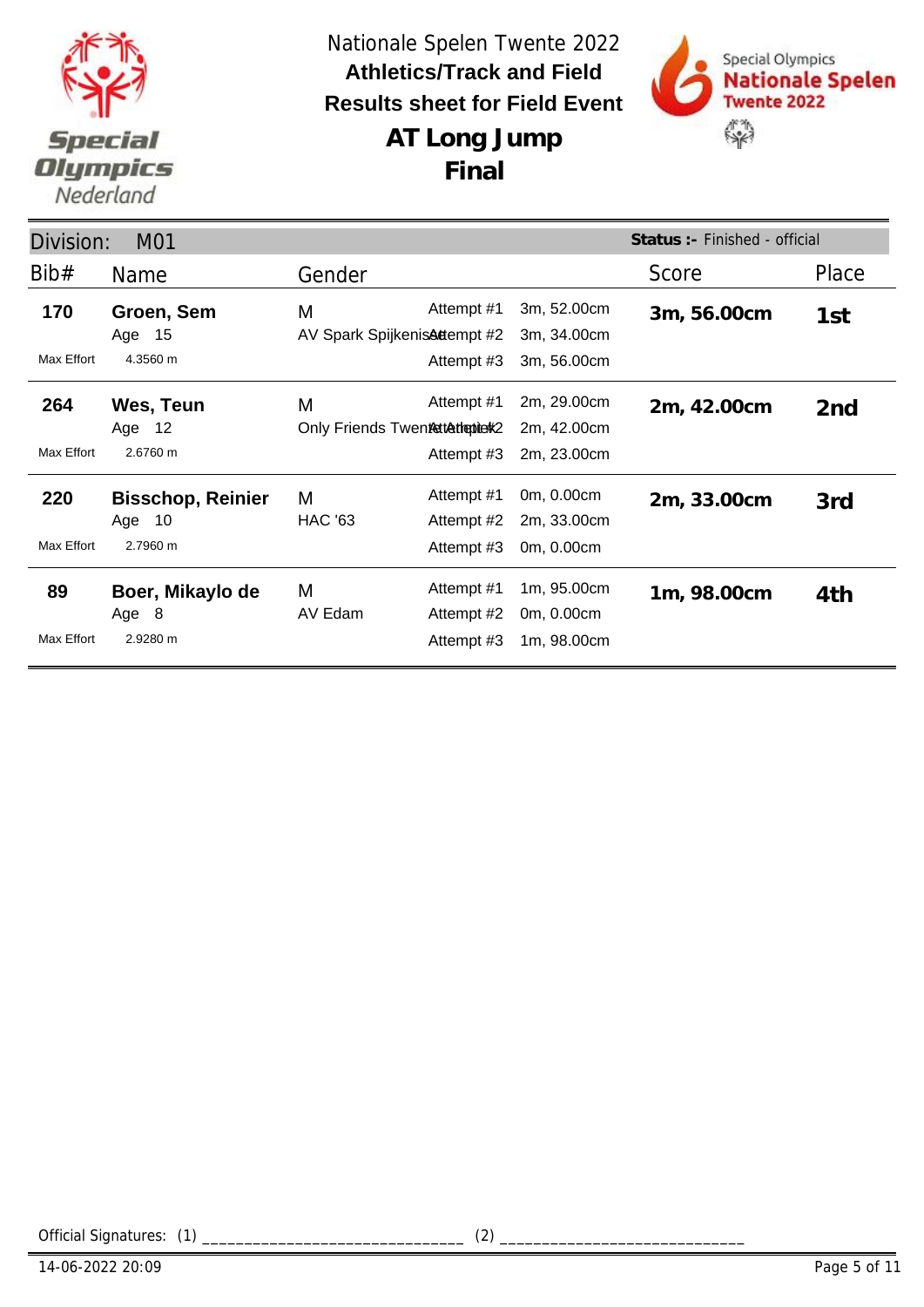



| Status : - Finished - official<br>Division:<br>M02 |                               |                               |            |             |             |                 |
|----------------------------------------------------|-------------------------------|-------------------------------|------------|-------------|-------------|-----------------|
| Bib#                                               | Name                          | Gender                        |            |             | Score       | Place           |
| 187                                                | <b>Maastricht, Arie van M</b> |                               | Attempt #1 | 2m, 6.00cm  | 2m, 52.00cm | 1st             |
|                                                    | Age 24                        | <b>AV Sprint</b>              | Attempt #2 | 2m, 3.00cm  |             |                 |
| <b>Max Effort</b>                                  | 2.3400 m                      |                               | Attempt #3 | 2m, 52.00cm |             |                 |
| 280                                                | Riemen, Tim                   | M                             | Attempt #1 | 1m, 96.00cm | 2m, 51.00cm | 2 <sub>nd</sub> |
|                                                    | Age 27                        | SV Veendam Atletiektempt #2   |            | 2m, 15.00cm |             |                 |
| Max Effort                                         | 2.3520 m                      |                               | Attempt #3 | 2m, 51.00cm |             |                 |
| 210                                                | <b>Hilbrands, Stephen</b>     | M                             | Attempt #1 | 2m, 1.00cm  | 2m, 51.00cm | 3rd             |
|                                                    | Age 21                        | E.A.C. de Sperwer & ttempt #2 |            | 1m, 60.00cm |             |                 |
| Max Effort                                         | 2.5080 m                      |                               | Attempt #3 | 2m, 51.00cm |             |                 |
| 130                                                | Eijben, Bart                  | M                             | Attempt #1 | 1m, 85.00cm | 2m, 26.00cm | 4th             |
|                                                    | -18<br>Age                    | AV Lycurgus                   | Attempt #2 | 1m, 45.00cm |             |                 |
| <b>Max Effort</b>                                  | 2.2080 m                      |                               | Attempt #3 | 2m, 26.00cm |             |                 |
| 120                                                | Kranen, David                 | M                             | Attempt #1 | 1m, 74.00cm | 1m, 89.00cm | 5th             |
|                                                    | Age 18                        | AV Hanzesport                 | Attempt #2 | 1m, 74.00cm |             |                 |
| <b>Max Effort</b>                                  | 2.2560 m                      |                               | Attempt #3 | 1m, 89.00cm |             |                 |
| 45                                                 | <b>Schenk, Remi</b>           | M                             | Attempt #1 | 1m, 29.00cm | 1m, 41.00cm | 6th             |
|                                                    | Age 36                        | <b>AAV '36</b>                | Attempt #2 | 1m, 41.00cm |             |                 |
| <b>Max Effort</b>                                  | 1.7040 m                      |                               | Attempt #3 | 1m, 30.00cm |             |                 |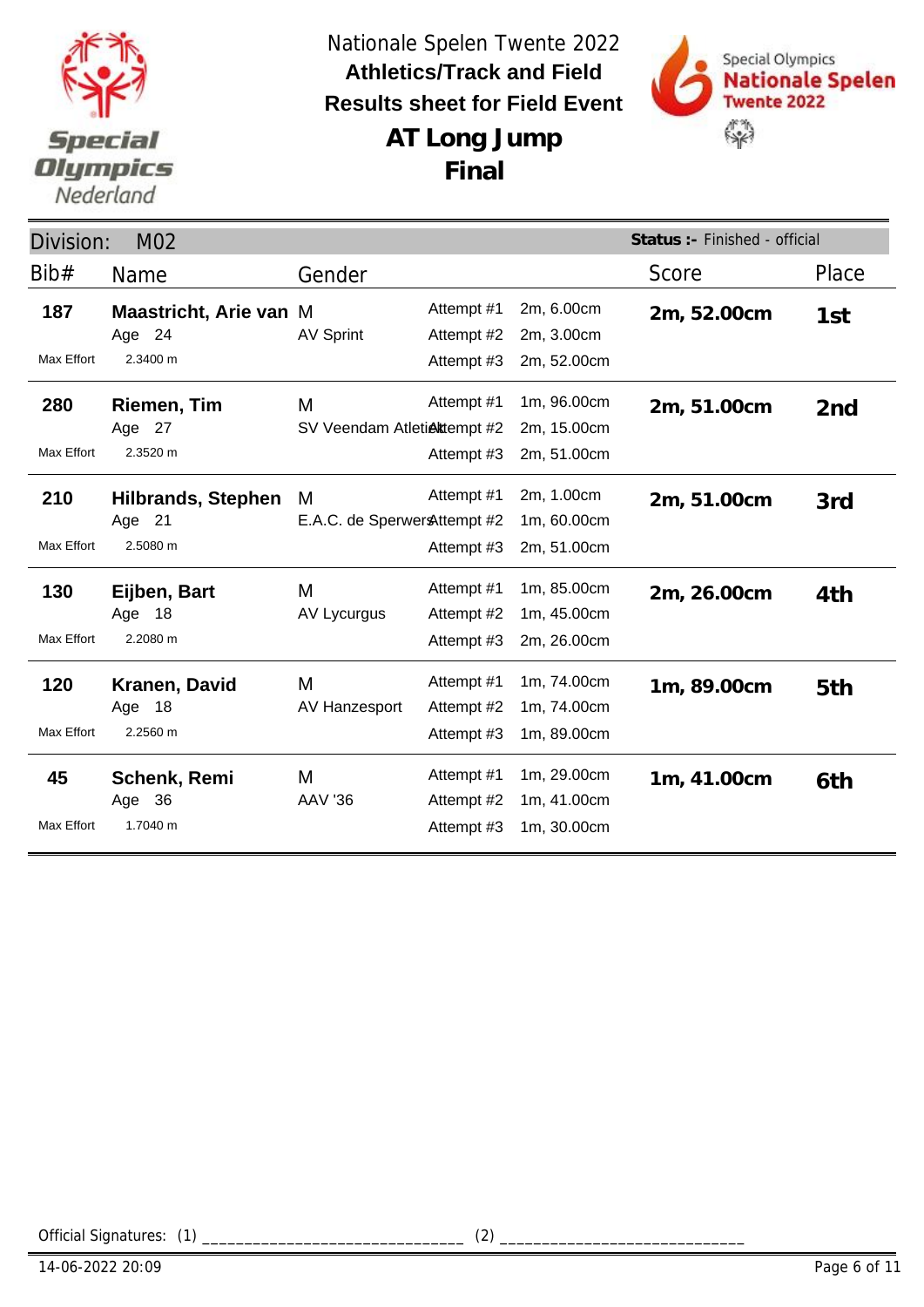



| Division:         | M03                                              |                                    |                                        |                                           | Status :- Finished - official |                 |  |
|-------------------|--------------------------------------------------|------------------------------------|----------------------------------------|-------------------------------------------|-------------------------------|-----------------|--|
| Bib#              | Name                                             | Gender                             |                                        |                                           | Score                         | Place           |  |
| 117<br>Max Effort | <b>Boehmer, Ruben</b><br>Age 18<br>3.3960 m      | М<br>AV Hanzesport                 | Attempt #1<br>Attempt #2<br>Attempt #3 | 3m, 13.00cm<br>3m, 39.00cm<br>3m, 89.00cm | 3m, 89.00cm                   | DQ-ME           |  |
|                   |                                                  |                                    |                                        |                                           |                               |                 |  |
| 185<br>Max Effort | Leeuwen, Lars van<br>Age 21<br>3.2760 m          | M<br><b>AV Sprint</b>              | Attempt #1<br>Attempt #2<br>Attempt #3 | 3m, 59.00cm<br>3m, 66.00cm<br>3m, 22.00cm | 3m, 66.00cm                   | DQ-ME           |  |
| 116               | <b>Wolters, Fabian</b><br>Age 24                 | M<br>AV HaarlemmermeAttempt #2     | Attempt #1                             | 3m, 4.00cm<br>3m, 24.00cm                 | 3m, 24.00cm                   | 1st             |  |
| Max Effort        | 3.4440 m                                         |                                    | Attempt #3                             | 3m, 10.00cm                               |                               |                 |  |
| 46                | Scholma, Valentijn<br>Age 24                     | M<br><b>AAV '36</b>                | Attempt #1<br>Attempt #2               | 3m, 4.00cm<br>3m, 9.00cm                  | 3m, 9.00cm                    | 2 <sub>nd</sub> |  |
| Max Effort        | 3.1440 m                                         |                                    | Attempt #3                             | 0m, 0.00cm                                |                               |                 |  |
| 207<br>Max Effort | Garming, Hendri<br>Age 33<br>3.5280 m            | M<br>E.A.C. de Sperwer & ttempt #2 | Attempt #1<br>Attempt #3               | 2m, 93.00cm<br>2m, 81.00cm<br>2m, 83.00cm | 2m, 93.00cm                   | 3rd             |  |
| 200<br>Max Effort | Miltenburg, Steijn varM<br>16<br>Age<br>3.0600 m | <b>AV Zuidwal</b>                  | Attempt #1<br>Attempt #2<br>Attempt #3 | 2m, 0.00cm<br>2m, 24.00cm<br>2m, 17.00cm  | 2m, 24.00cm                   | 4th             |  |
| 204<br>Max Effort | <b>Burik, Robert van</b><br>Age 54<br>2.9760 m   | M<br>E.A.C. de Sperwer & ttempt #2 | Attempt #1<br>Attempt #3               | 2m, 23.00cm<br>2m, 19.00cm<br>2m, 20.00cm | 2m, 23.00cm                   | 5th             |  |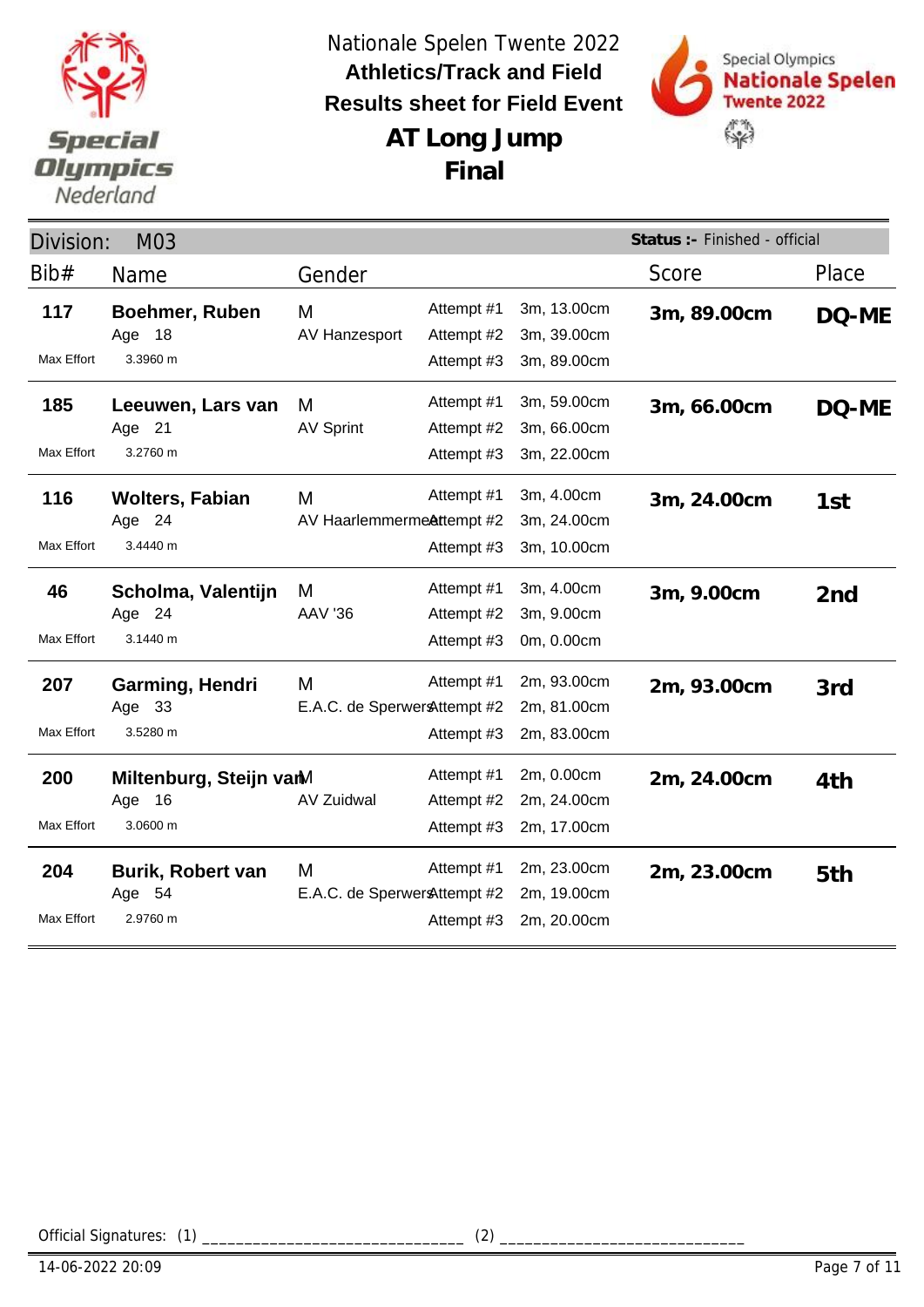



**AT Long Jump Final**

| Status :- Finished - official<br>M <sub>04</sub><br>Division: |                                             |                                   |                                        |                                                     |             |                 |
|---------------------------------------------------------------|---------------------------------------------|-----------------------------------|----------------------------------------|-----------------------------------------------------|-------------|-----------------|
| Bib#                                                          | Name                                        | Gender                            |                                        |                                                     | Score       | Place           |
| 179<br>Max Effort                                             | Beute, Jordan<br>Age 18<br>3.9600 m         | M<br><b>AV Sprint</b>             | Attempt #1<br>Attempt #2<br>Attempt #3 | 3m, 39.00cm<br>3m, 63.00cm<br>0m, 0.00cm            | 3m, 63.00cm | 1st             |
| 192<br>Max Effort                                             | Wielenga, Andreas<br>Age 31<br>3.8760 m     | M<br><b>AV Sprint</b>             | Attempt #1<br>Attempt #2<br>Attempt #3 | 3m, 51.00cm<br>3m, 51.00cm<br>0m, 0.00cm            | 3m, 51.00cm | 2 <sub>nd</sub> |
| 186<br>Max Effort                                             | Luijkx, Mark<br>Age 22<br>3.7440 m          | M<br><b>AV Sprint</b>             | Attempt #1<br>Attempt #2<br>Attempt #3 | 3m, 31.00cm<br>3m, 30.00cm<br>3m, 42.00cm           | 3m, 42.00cm | 3rd             |
| 103<br>Max Effort                                             | Laat, Martijn de<br>Age 31<br>3.6120 m      | M<br>AV Generaal Michalitiempt #2 | Attempt #1<br>Attempt #3               | 3m, 41.00cm<br>3m, 40.00cm<br>0m, 0.00cm            | 3m, 41.00cm | 4th             |
| 190<br>Max Effort                                             | Stoop, Joury<br>Age 24<br>3.7560 m          | M<br><b>AV Sprint</b>             | Attempt #1<br>Attempt #2<br>Attempt #3 | 2m, 35.00cm<br>3m, 23.00cm<br>2m, 83.00cm           | 3m, 23.00cm | 5th             |
| 230<br>Max Effort                                             | Oude Wansink, AlwinM<br>Age 30<br>3.7680 m  | <b>Hellas Utrecht</b>             | Attempt #1<br>Attempt #2<br>Attempt #3 | 3m, 15.00cm<br>3m, 16.00cm<br>2m, 98.00cm           | 3m, 16.00cm | 6th             |
| 32<br>Max Effort                                              | Leeuwen, Tom van<br>- 23<br>Age<br>3.8040 m | M<br><b>AAV '36</b>               | Attempt #1<br>Attempt #2               | 3m, 11.00cm<br>2m, 99.00cm<br>Attempt #3 0m, 0.00cm | 3m, 11.00cm | 7th             |
| 81<br>Max Effort                                              | Dalloe, Perez<br>Age 34<br>3.8880 m         | M<br>AV Atos                      | Attempt #1<br>Attempt #2<br>Attempt #3 | <b>DNS</b><br><b>DNS</b><br><b>DNS</b>              |             | <b>DNS</b>      |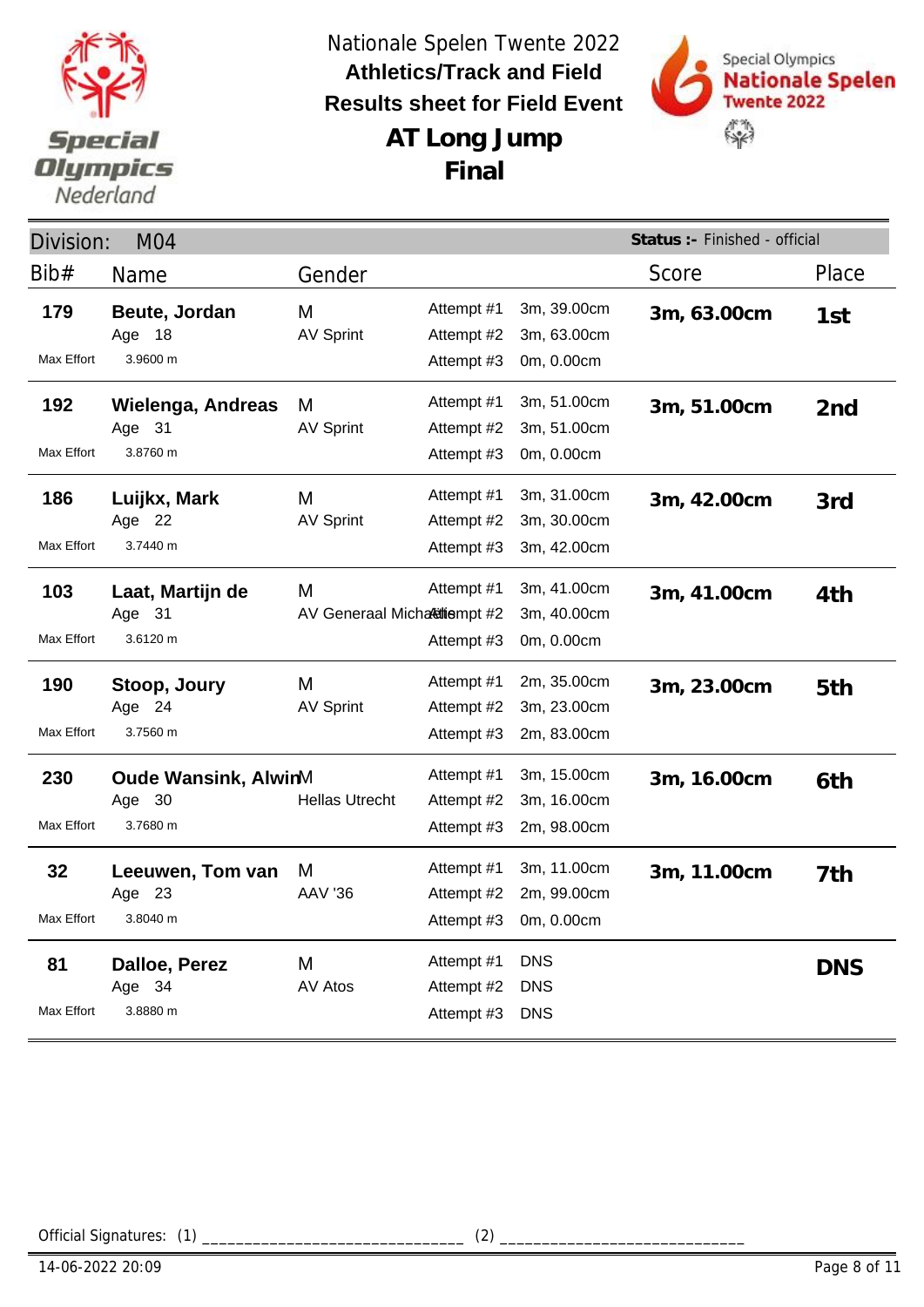



| Division:<br><b>M05</b> |                                              |                       |                                        |                                           | Status :- Finished - official |                 |
|-------------------------|----------------------------------------------|-----------------------|----------------------------------------|-------------------------------------------|-------------------------------|-----------------|
| Bib#                    | Name                                         | Gender                |                                        |                                           | Score                         | Place           |
| 181                     | <b>Graumans, Sander</b><br>Age 21            | M<br><b>AV Sprint</b> | Attempt #1<br>Attempt #2               | 3m, 17.00cm<br>3m, 87.00cm                | 4m, 4.00cm                    | 1st             |
| Max Effort              | 4.4040 m                                     |                       | Attempt #3                             | 4m, 4.00cm                                |                               |                 |
| 106                     | Koolmees, Michael<br>Age 33                  | M<br>AV Gouda         | Attempt #1<br>Attempt #2               | 3m, 56.00cm<br>3m, 57.00cm                | 3m, 84.00cm                   | 2 <sub>nd</sub> |
| Max Effort              | 4.6920 m                                     |                       | Attempt #3                             | 3m, 84.00cm                               |                               |                 |
| 73<br>Max Effort        | Kolle, Wesley<br>Age 17<br>4.5000 m          | M<br>AV '34           | Attempt #1<br>Attempt #2<br>Attempt #3 | 3m, 76.00cm<br>0m, 0.00cm<br>3m, 59.00cm  | 3m, 76.00cm                   | 3rd             |
| 94<br>Max Effort        | Rijswijk, Ralf<br>Age 35<br>4.2000 m         | M<br>AV Edam          | Attempt #1<br>Attempt #2<br>Attempt #3 | 3m, 34.00cm<br>3m, 58.00cm<br>0m, 0.00cm  | 3m, 58.00cm                   | 4th             |
| 191<br>Max Effort       | Viellevoye, Mathieu<br>19<br>Age<br>4.3200 m | M<br><b>AV Sprint</b> | Attempt #1<br>Attempt #2<br>Attempt #3 | 0m, 0.00cm<br>3m, 15.00cm<br>0m, 0.00cm   | 3m, 15.00cm                   | 5th             |
| 247<br>Max Effort       | Stuij, Symon<br>Age 26<br>4.1760 m           | M<br>Isala '96        | Attempt #1<br>Attempt #2<br>Attempt #3 | 2m, 80.00cm<br>2m, 86.00cm<br>2m, 88.00cm | 2m, 88.00cm                   | 6th             |
| 90<br>Max Effort        | <b>Bond, Tom</b><br>Age 18<br>4.1160 m       | M<br>AV Edam          | Attempt #1<br>Attempt #2<br>Attempt #3 | 2m, 73.00cm<br>2m, 73.00cm<br>0m, 0.00cm  | 2m, 73.00cm                   | 7th             |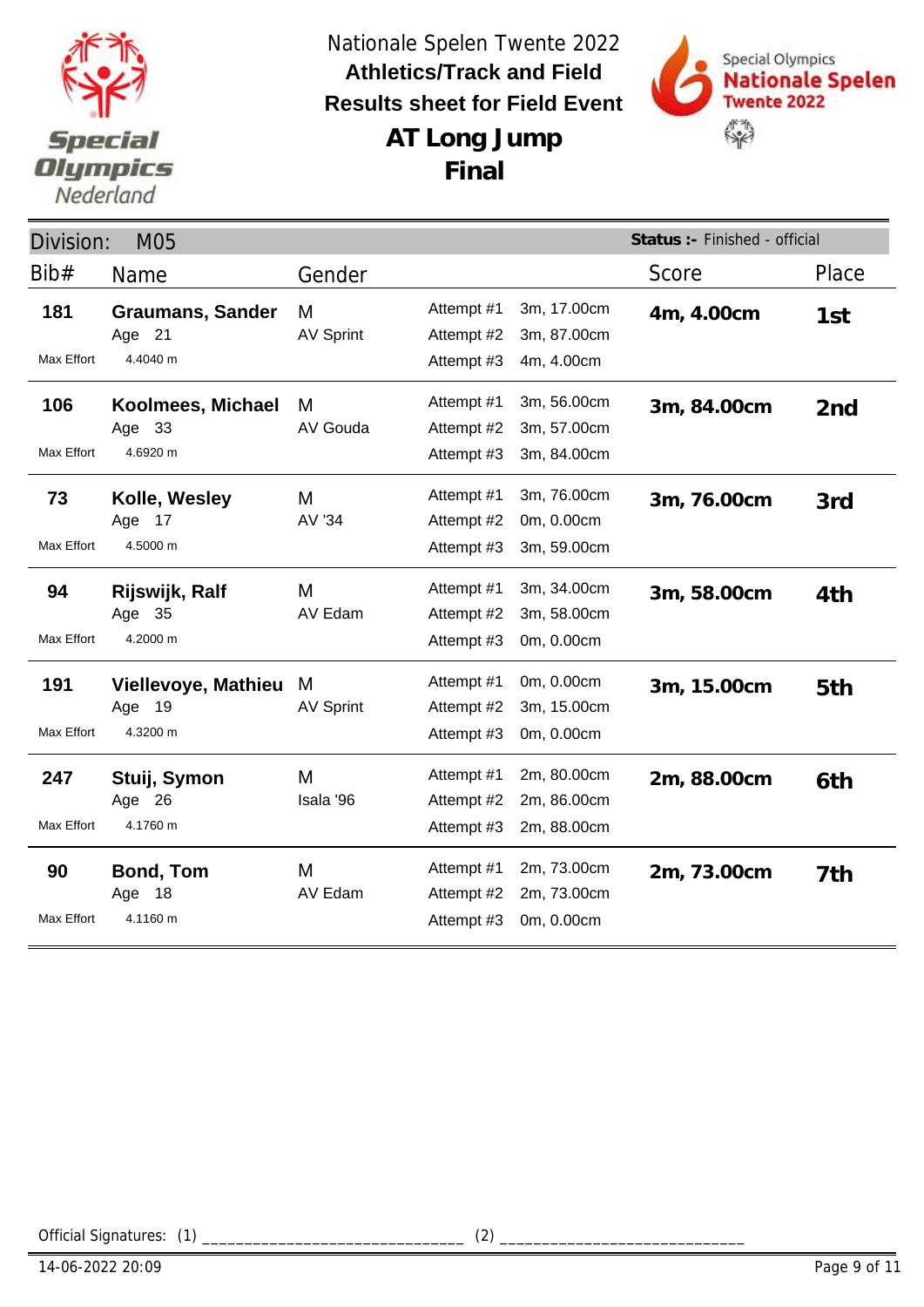



**AT Long Jump Final**

| Status: - Finished - official<br>Division:<br><b>M06</b> |                                                 |                       |                                        |                                           |             |                 |  |
|----------------------------------------------------------|-------------------------------------------------|-----------------------|----------------------------------------|-------------------------------------------|-------------|-----------------|--|
| Bib#                                                     | Name                                            | Gender                |                                        |                                           | Score       | Place           |  |
| 55<br>Max Effort                                         | <b>Bressers, Colin</b><br>18<br>Age<br>5.4240 m | М<br>Atledo           | Attempt #1<br>Attempt #2<br>Attempt #3 | 4m, 25.00cm<br>4m, 72.00cm<br>4m, 86.00cm | 4m, 86.00cm | 1st             |  |
| 193<br>Max Effort                                        | Willemsen, Martijn<br>Age 20<br>5.0160 m        | M<br><b>AV Sprint</b> | Attempt #1<br>Attempt #2<br>Attempt #3 | 0m, 0.00cm<br>4m, 0.00cm<br>4m, 37.00cm   | 4m, 37.00cm | 2 <sub>nd</sub> |  |
| 148<br>Max Effort                                        | <b>Verlaan, Quincy</b><br>18<br>Age<br>4.8000 m | М<br>AV Lycurgus      | Attempt #1<br>Attempt #2<br>Attempt #3 | 4m, 11.00cm<br>4m, 5.00cm<br>4m, 22.00cm  | 4m, 22.00cm | 3rd             |  |